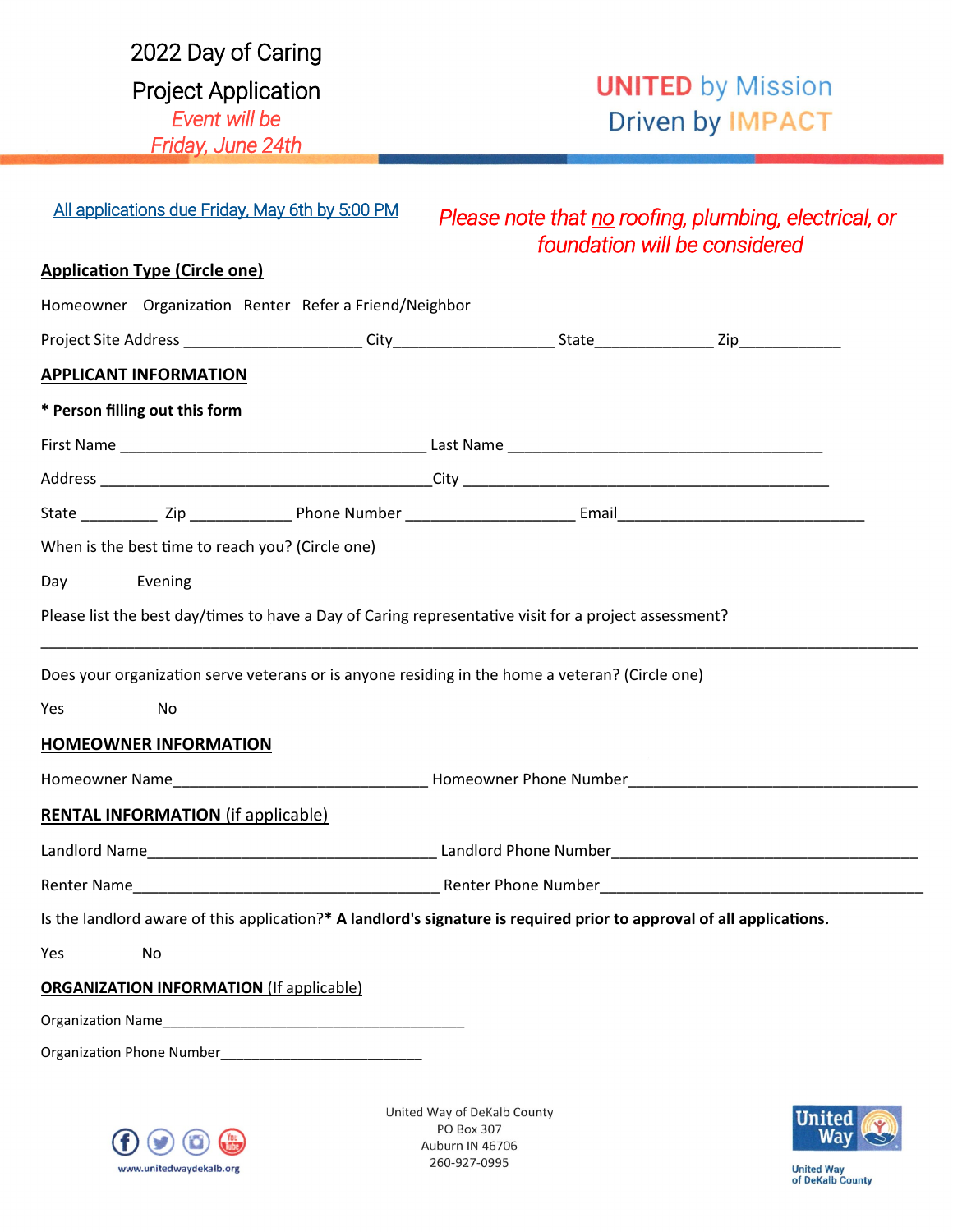| 2022 Day of Caring         |
|----------------------------|
| <b>Project Application</b> |
| Event will be              |
| Friday, June 24th          |

# **UNITED** by Mission **Driven by IMPACT**

| All applications due Friday, May 6th by 5:00 PM                                           |
|-------------------------------------------------------------------------------------------|
|                                                                                           |
|                                                                                           |
|                                                                                           |
| Please list in detail any equipment or supplies you have and will supply for the project: |
|                                                                                           |
|                                                                                           |
| How much can you financially contribute to this project? \$ ______________________        |
| Is there anything else you would like us to know about your project?                      |
|                                                                                           |
|                                                                                           |
|                                                                                           |
|                                                                                           |

### **Review and Acknowledgement**

I certify that the information provided in this application is complete and correct and that all entries are true and filled in entirely to the best of my knowledge.

#### I understand that an application does NOT guarantee that my project will be accepted.

Date and the contract of the contract of the contract of the contract of the contract of the contract of the contract of the contract of the contract of the contract of the contract of the contract of the contract of the c



United Way of DeKalb County PO Box 307 Auburn IN 46706 260-927-0995



**United Way<br>of DeKaib County**